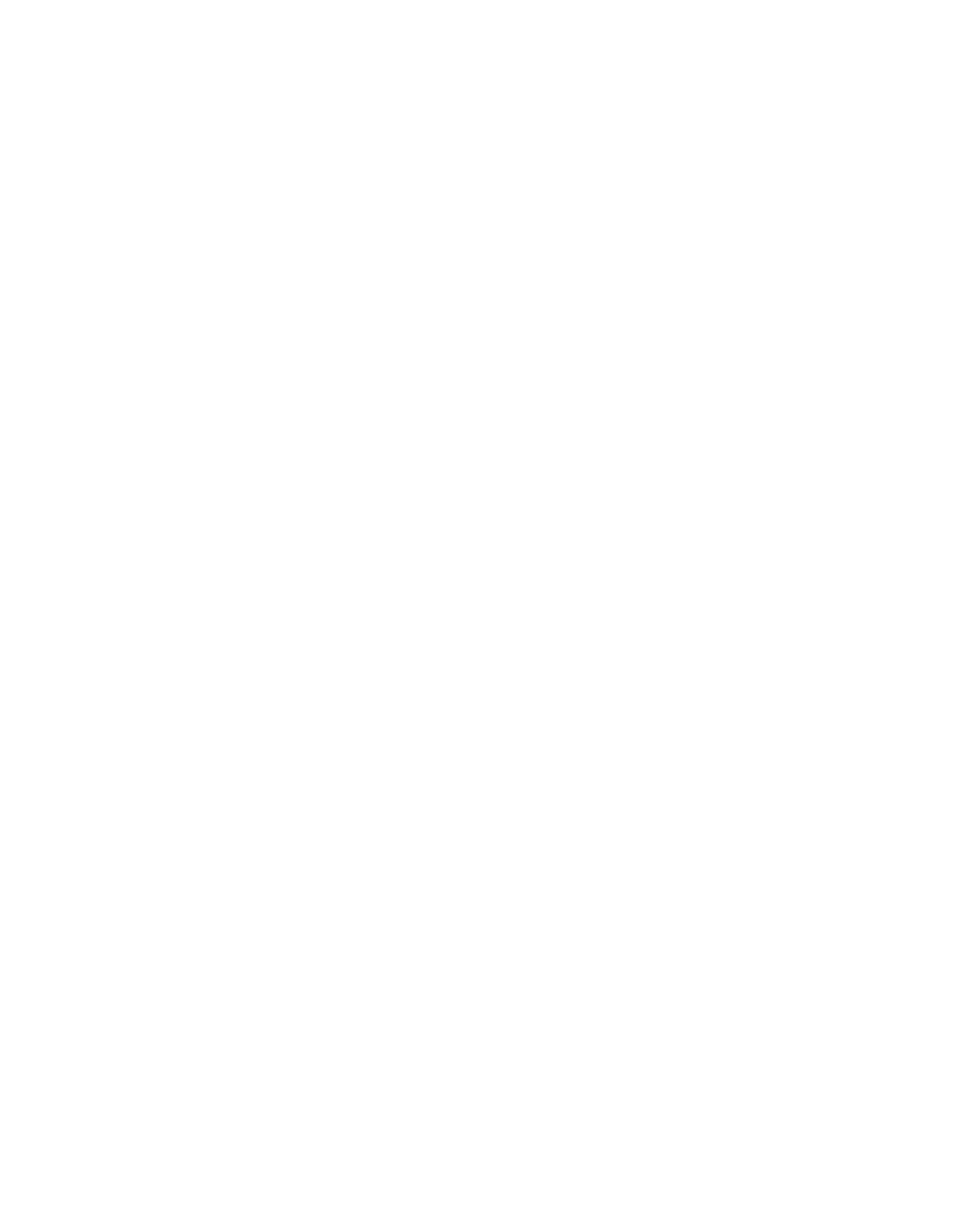**The Annenberg Institute for School Reform** (AISR) at Brown University works with urban school systems across the country that are engaged in comprehensive school reform, especially in communities serving disadvantaged children. In our work, we support and encourage the use of instructional coaching, a promising new professional development practice in which teacher leaders serve as coaches to facilitate and guide content-focused professional learning for a school's teachers.

Coaching aligns with the Institute's interrelated focal areas for systemwide school improvement: district redesign, leadership, opportunity and accountability, and community-centered education reform. Indeed, effective coaching incorporates an array of interrelated approaches we advocate that promote coherence, focus, and alignment at multiple levels of a school system:

- Investment in human capital. Effective coaches and coaching structures build instructional and leadership capacity by applying what is known about adult learning and change theory.
- Sustainability. Coaching supports the systemic improvement efforts of school communities that push beyond individual teacher behavior or even the work of an individual school.
- Equity and internal accountability. Coaching holds the potential to address inequities in opportunities for teacher and student learning by providing differentiated, targeted supports. The structures and culture that well-implemented coaching models promote can increase collective responsibility throughout a school system for students and their learning.
- Connecting school and district. In cases where coaches are effective liaisons between school practice and district initiatives, emerging evidence shows that they can facilitate professional learning that supports systemwide initiatives more powerfully.

The Institute believes that – when employed and supported effectively – instructional coaching enhances district professional development systems by providing school and central office personnel with sustained, targeted supports to build knowledge, improve practice, and promote student achievement.

## School-Based, Job-Embedded Professional Development

Instructional coaching is grounded in current research and clinical knowledge on leadership and schools as "professional communities of practice." Recent research on professional development suggests that it is most effective when it includes components that are based in the school and embedded in the job and when it increases teachers' theoretical understandings of their work (Miller 1995). Supports for improved teaching and learning are also more effective when they are tai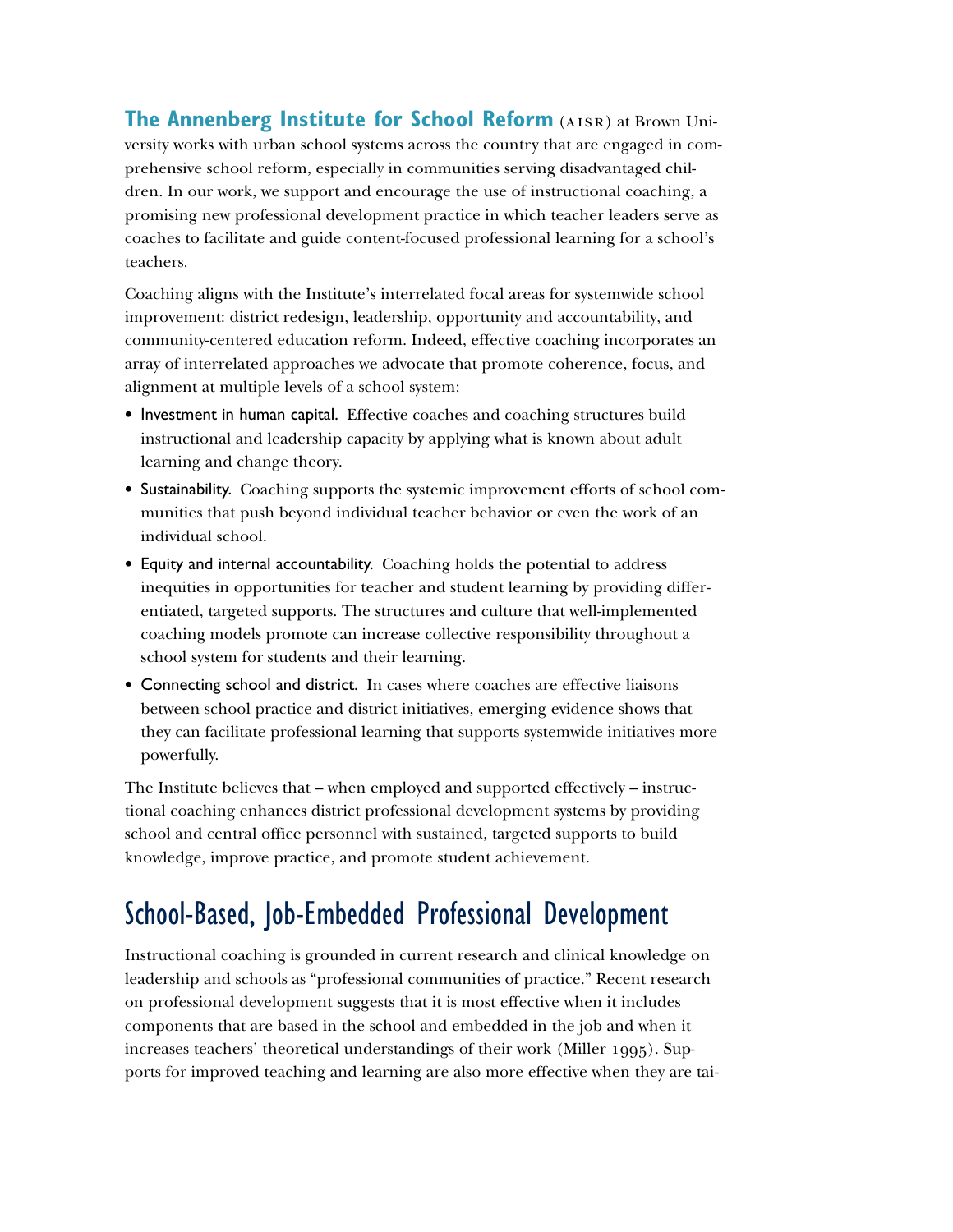lored to needs identified by teachers and when their approach to learning is collaborative and inquiry-based (Darling-Hammond and McLaughlin 1995).

Coaching provides such supports through an array of activities (see sidebar) designed to build collective leadership and continuously improve teacher instructional capacity and student learning. These activities, ideally, coalesce in ways that create internal accountability due to the embedded nature of the work and people engaged in it (Barr, Simmons, and Zarrow 2003; WestEd 2000). A well-designed and -supported coaching program weds core elements of effective professional development with the essential goals of professional learning communities in ways that advance both school and systemic improvement.

## Effective Coaching

#### Lessons from Research

The principles of instructional coaching are grounded in research on effective professional development and professional learning communities. Coaching appears to be a promising approach because it strives to blend what is known about effective professional development with school-based and school-specific needs regarding both content and school climate.

Evidence of increased student learning as a direct result of coaching is not yet well documented (Poglinco et al. 2003). But, as coaching is increasingly used and its impact measured, researchers expect more and more links to be established between coaching and student achievement. A growing body of research suggests that coaching is a promising element of effective professional development in some of the following ways.

#### ❖ **Effective coaching encourages collaborative, reflective practice.**

Coaching shifts professional learning from direct instruction outside the context of practice (such as workshops and conferences) to more varied opportunities to improve discipline-specific practice. Most studies show that coaching leads to improvements in instructional capacity. For instance, teachers apply their learning more deeply, frequently, and consistently than teachers working alone; teachers improve their capacity to reflect; and teachers apply their learning not only to their work with students, but also to their work with each other (Neufeld and Roper 2003; Poglinco et al. 2003).

#### ❖ **Effective embedded professional learning promotes positive cultural change.**

The impact of coaching often goes beyond improving content instruction. The conditions, behaviors, and practices required by an effective coaching program can affect the culture of a school or system, thus embedding instructional change within broader efforts to improve school-based culture and conditions (Neufeld and Roper 2003).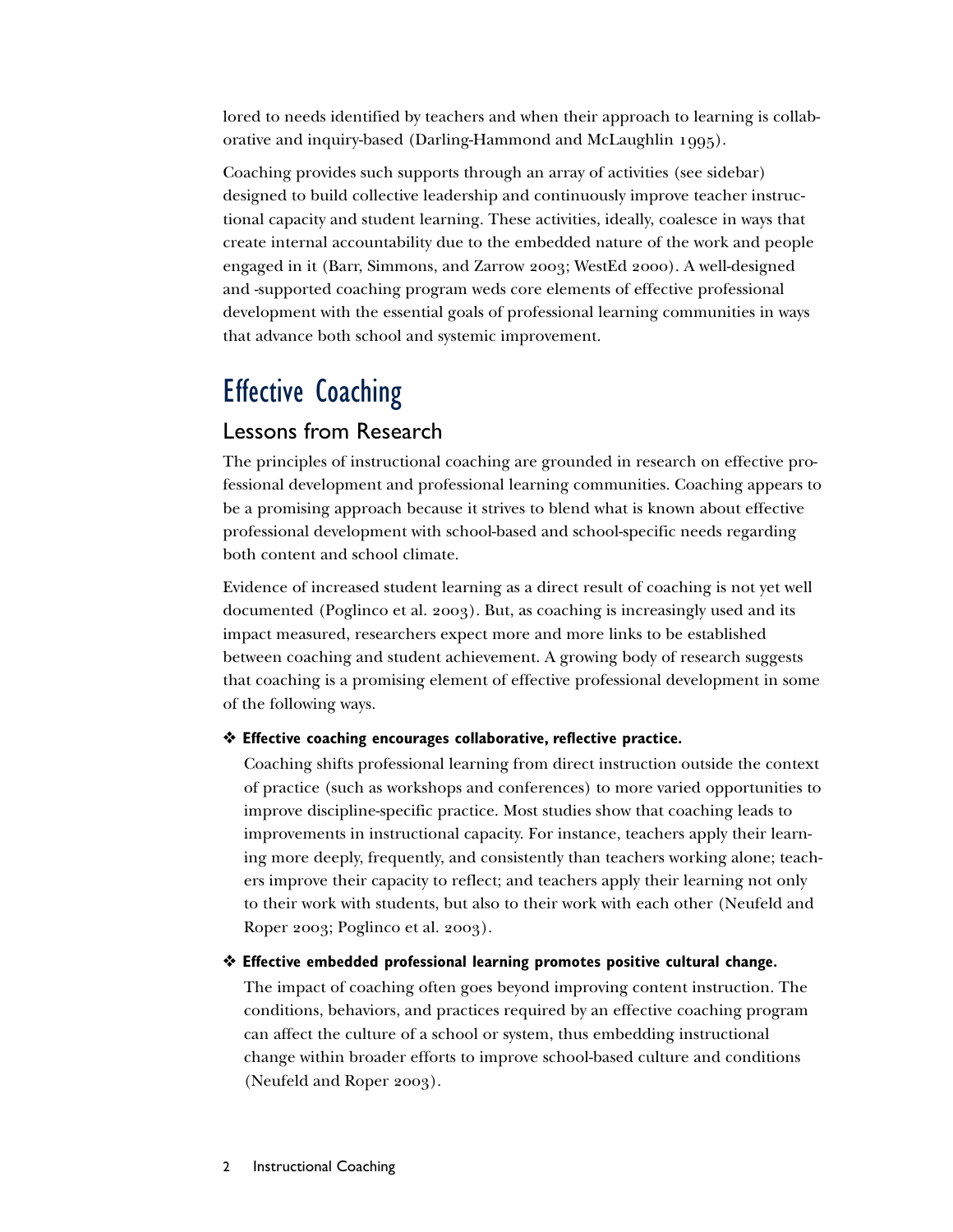#### **What Does Coaching Look Like?**

Instructional coaching is fundamentally about teachers, teacher leaders, school administrators, and central office leaders examining practice in reflective ways, with a strong focus on student learning and results as the ultimate barometer of improvement. In instructional coaching (sometimes referred to as content-based coaching), teacher leaders, or coaches, facilitate and guide a school-based professional learning program for groups of teachers in specific content areas.These groups focus on the intersection of school and student needs and district reform initiatives with the goal of building a professional learning community that supports collective leadership, continuous improvement of teaching practice, and, ultimately, improved student learning.

A well-designed coaching system exhibits three key components:

1. **Structural conditions** that support effective coaching, which include but are not necessarily limited to

- clearly articulated district initiatives and goals that are directly linked to expected coaching outcomes;
- a content focus (such as literacy);
- structural guidelines (coaching is for groups rather than individuals);
- systematic measurement of work and impact (data and evidence documentation);
- a generally accepted set of principles for adult learning, including collaborative, ongoing, job-embedded work that is actively constructed and refined by participants;
- dedicated time for teacher groups to meet, learn together, analyze their work, observe each other, collect evidence of their work and its impact, and refine their practice.

2. **A guided, content-based focus on adult learning** in a school-based professional learning environment that enables coaches to

- focus on data- and evidenceinformed learning;
- promote adult learning in a way that models classroom practice;
- construct and apply knowledge and skills in the classrooms of participating teachers;
- develop school and teacher learning plans that focus on content and leadership;
- make connections and ensure alignment with the larger system;
- continuously measure, document, reflect upon, and adjust professional learning opportunities.

#### 3. **Instructional leadership** by

coaches who typically

- observe instruction and provide feedback to teachers;
- construct opportunities for groups of teachers to observe each other;
- structure time for teachers to discuss their learning from classroom observations, modeled lessons, etc.;
- model particular instructional strategies for individuals or groups of teachers;
- employ multiple strategies to gather and analyze student evidence with teachers;
- facilitate teacher meetings during professional development time, common planning time, etc.;
- support teachers in group, and, if necessary, individual settings;
- engage in their own learning with other coaches and content specialists to improve their work.

Coaches must be knowledgeable about not only their content area, but also district reform goals, achievement standards, and adult learning. Meeting such a range of goals requires that coaches possess strong communication and interpersonal skills, consistently follow through with support for teachers, and demonstrate a willingness to listen and learn (Neufeld and Roper 2003).The degree to which coaches possess these skills impacts the success of standards-based instruction in the classroom and the quality of links to district supports and broader school reform efforts; emerging evidence shows that teachers' success at changing practice mirrors the work of the coaches (Neufeld and Roper 2003; Poglinco et al. 2003).

#### ❖ **A focus on content encourages the use of data analysis to inform practice.**

Effective coaching programs respond to particular needs suggested by data, allowing improvement efforts to target issues such as closing achievement gaps, supporting teachers across career stages, and advocating for equity (e.g., through differentiated instruction). A coaching program guided by data helps both to create coherence within a school and to bridge different levels of the system (Barr, Simmons, and Zarrow 2003) by focusing on strategic areas of need that are suggested by evidence, rather than by individual and sometimes conflicting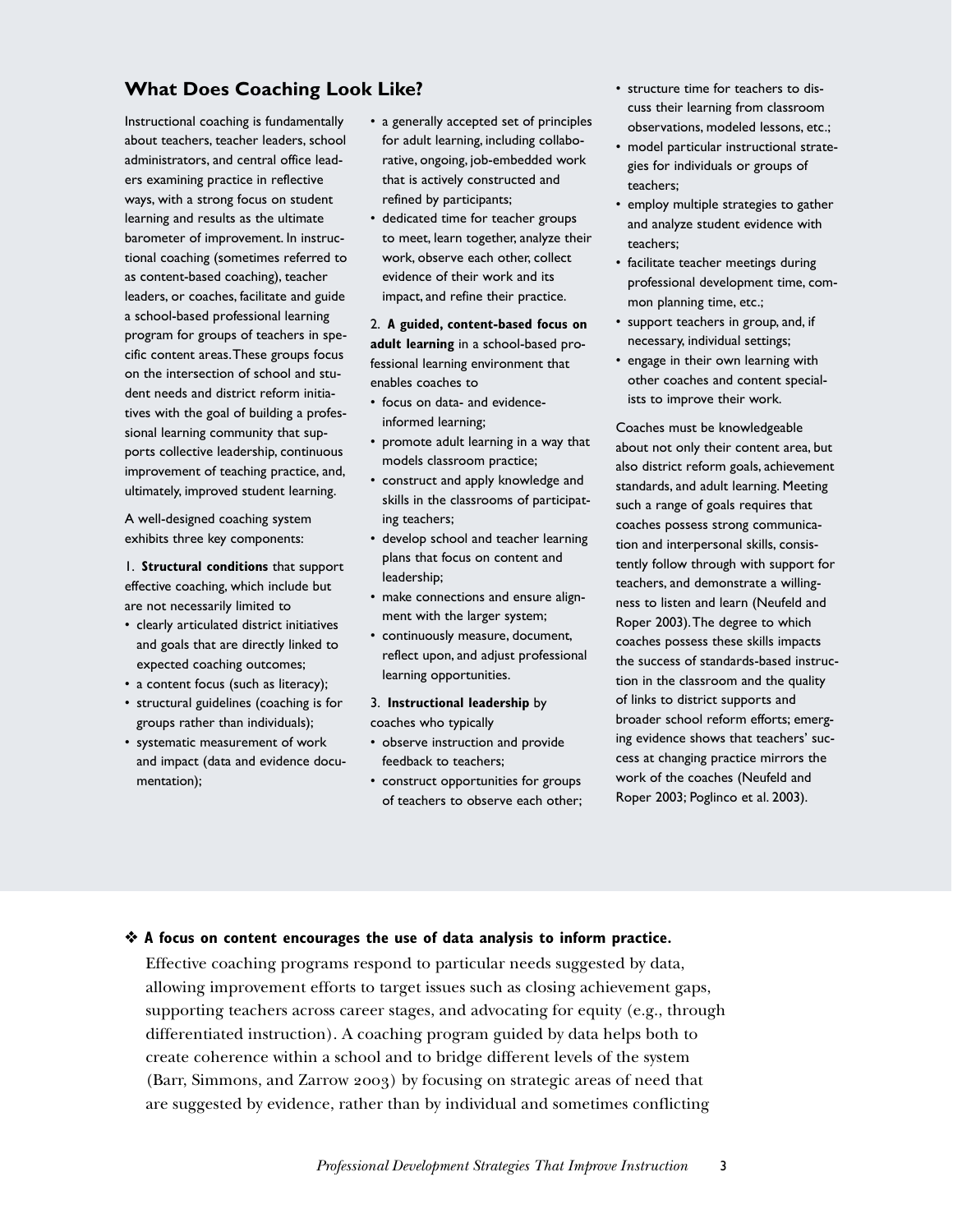opinions. Coaches can then be chosen who have the content expertise and organizational development capacity to lead their "cadres" toward more effective practice in these areas of need at various levels of the educational system.

- ❖ **Coaching promotes the implementation of learning and reciprocal accountability.** Coaching is an embedded, visible support – usually funded by the district – that attempts to respond to student and teacher needs in ongoing, consistent, dedicated ways. The likelihood of using new learning and sharing responsibility rises when colleagues, guided by a coach, work together and hold each other accountable for improved teaching and learning (Barr, Simmons, and Zarrow 2003; Coggins, Stoddard, and Cutler 2003; WestEd 2000). And because instructional coaching takes place in a natural setting – the classroom rather than a hotel ballroom – observation, learning, and experimentation can occur in real situations (Neufeld and Roper 2003).
- ❖ **Coaching supports collective, interconnected leadership across a school system.** An essential feature of coaching is that it uses the relationships between coaches, principals, and teachers to create the conversation that leads to behavioral, pedagogical, and content knowledge change. Effective coaching distributes leadership, supporting the goals of effective principals through the coaches by keeping the focus on teaching and learning. This focus promotes the development of leadership skills, professional learning, and support for teachers that target ways to improve student outcomes (Lyons and Pinnell 2001).

Research findings indicate that effective coaching structures promote a collaborative culture where large numbers of school personnel feel ownership and responsibility for leading improvement efforts in teaching and learning. Coaching attends to the "social infrastructure" issues of schools and systems (Payne  $1008$ ) that often impede the deep and lasting change that school reform requires. These issues include school climate, teacher isolation, insufficient support, and limited instructional and leadership capacity. The attempt to address these critical elements of school quality by incorporating new understandings of effective professional development is a primary reason that coaching holds significant promise toward improving teaching and learning in urban schools (Neufeld and Roper 2003).

#### Lessons and Implications from the Institute's Work

As coaching has emerged as an increasingly common component of systemic reform, the Annenberg Institute has had the opportunity to work with, learn from, and observe in districts that are considering or engaged in instructional coaching as part of their professional development systems. Over time and in varied settings, we have observed some noteworthy challenges to effective coaching.

❖ **Too great a focus on the classroom isolates coaching from systemic goals.**

One of the strengths of instructional coaching is that it is grounded at the school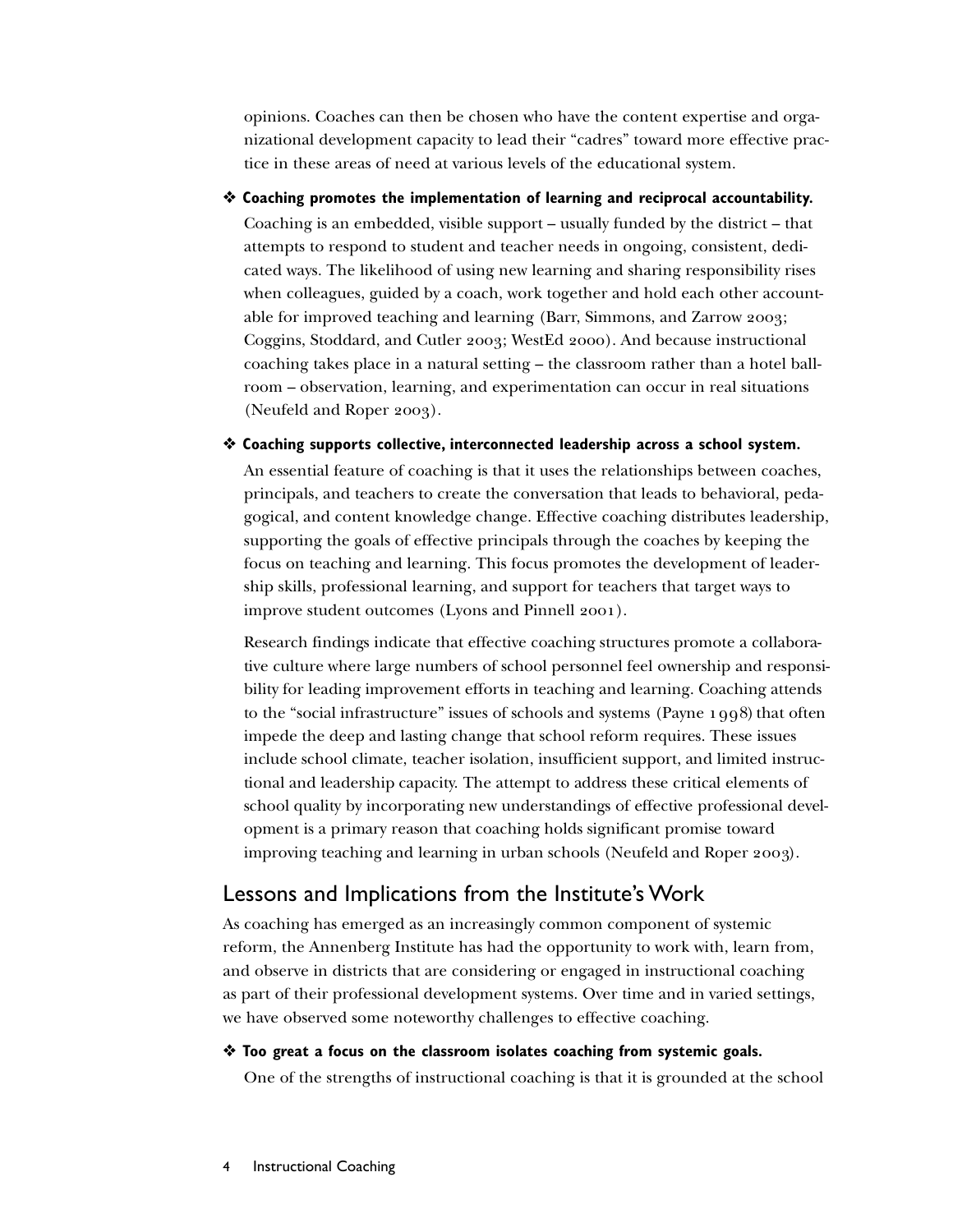and classroom level, allowing coaches to work as responsive, constructivist models for professional learning. This same strength, however, can create an array of divergent approaches to teacher learning and to building content knowledge, particularly in large or decentralized systems.

We have found the greatest coherence where coaching is guided by districtwide goals and standards that are grounded in research and experience, thereby avoiding disparate approaches at the school level and ineffective, diluted supports from the central office. To position coaching as a districtwide effort, a school and district need to develop decision-making systems that show commitment to a coaching program as a part of a shared practice. They need to identify strategies for communicating the coaching approach to a wide audience, designate the personnel required to do so, jointly invest in and create professional development *for coaches*, and clearly define criteria for hiring and evaluating coaches.

Clarity about the districtwide nature of a coaching program also takes the focus off individual classrooms and teachers. Clarifying that the coaches' role is supportive rather than supervisory avoids potential problems with the teachers' union and contract issues.

#### ❖ **Coaching is one element of a professional development system, not the only answer.**

Coaching is no silver bullet. It can sustain professional learning and act as a bridge between school practice and broader district goals. However, for coaching to accomplish those ends, it must be explicitly linked to other professional development opportunities and broader components of systemic improvement such as small learning communities or districtwide frameworks. If coaching is the only form of professional learning, it runs the risk of creating isolated pockets of effective teaching and learning in individual schools, rather than supporting improvement both schoolwide and districtwide.

#### ❖ **Coaching models are often not adapted well.**

Instructional coaching emerged in and is more commonly found in elementary schools. While certain elements of good practice hold true across the K–12 spectrum, trying to apply what worked in elementary schools will often undermine the work in secondary schools. Effective coaching recognizes and adapts to the structural, cultural, and instructional differences of different school levels. Key differences such as size, departmentalization, student load, and planning time affect the ways in which a coaching model can be implemented, supported, and assessed.

#### ❖ **Whether voluntary or mandated, coaching can fail to reach resistant teachers.**

Instructional coaching goes beyond building awareness and knowledge to help sustain changes in practice. But in cases where participation in coached "cadres"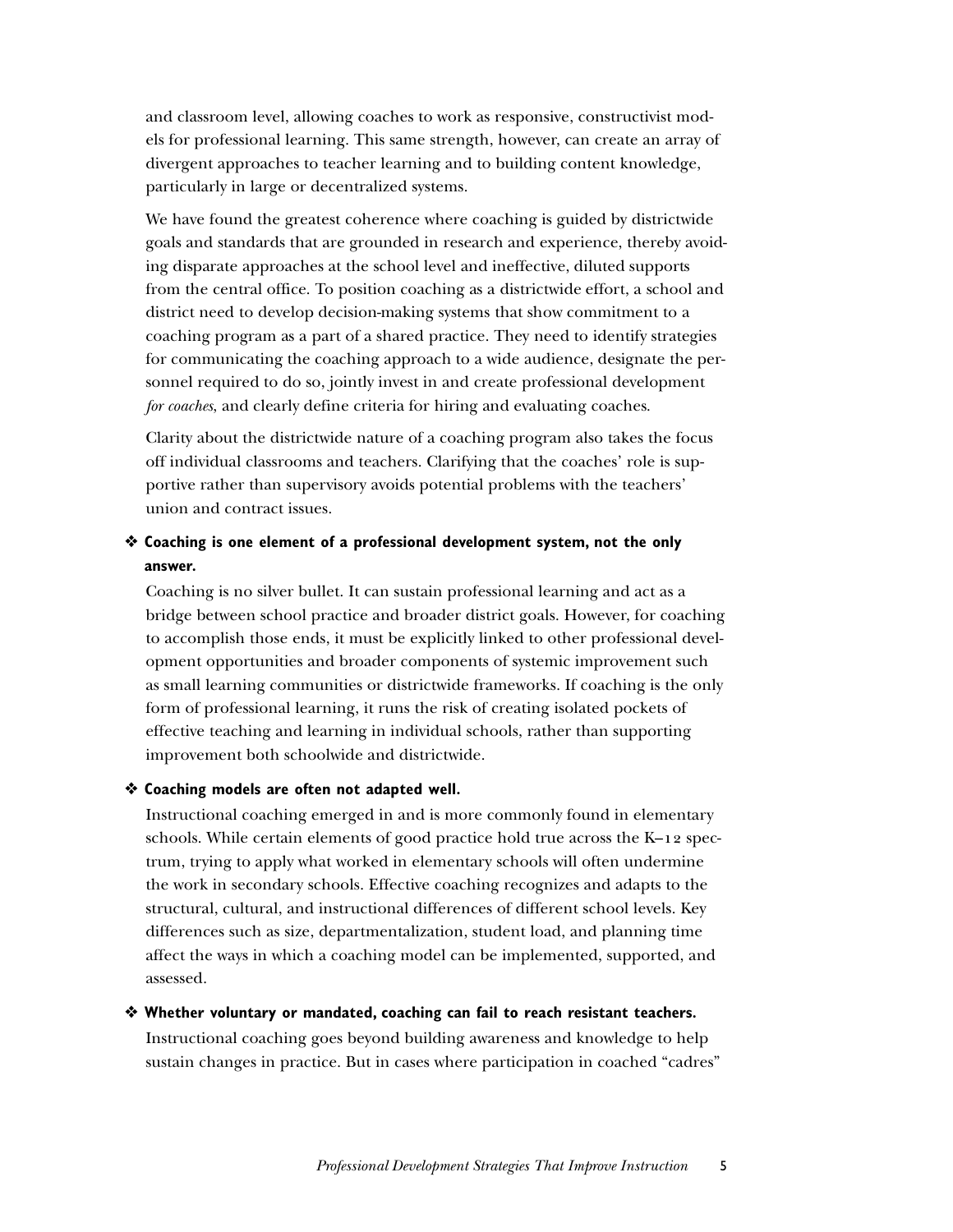is voluntary, resistant teachers are able to opt out of the process. And in cases where participation is mandated, resistant teachers often feel resentment and develop no real ownership of the work. In both examples, the real benefit resides only with those teachers who most likely would have engaged in reflective, ongoing improvement efforts regardless of the structure within which it takes place.

#### ❖ **School and central office supports are often underused or inaccessible.**

Central office supports for instruction and school-level efforts to improve instruction are often not consistently aligned and coordinated. While coaches can serve as liaisons between school and administration, clear routes of access to supports and communication of needs between central offices and schools remain ongoing challenges, particularly in large or decentralized districts.

#### ❖ **Coaching programs often lack assessment indicators and systematic documentation of impact.**

As coaching is a relatively new approach to instructional capacity building, there is increasing demand for evidence that it improves teaching practice and increases student learning. Effective coaching structures use indicators to measure the changes in their practice and assess the effectiveness of their work. However, the time, knowledge, and investment required to systematically gather a range of evidence continue to be a challenge. The lack of documented examples of coaching allows districts to construct their own process and content, but these new models must then be tracked in order to share the lessons learned.

#### ❖ **A focus on process limits the rigorous analysis of data and content.**

Just as rigorous instruction and high expectations are the goals for student experiences, the same holds true for the professional learning of coaches and the teaching teams with whom they work. "Process" activities such as collegial exchange and developing group processes and facilitation skills are highly valued and essential in coaching. But to be effective, the processes need to be grounded in content- and instruction-focused learning geared toward individual and organizational improvement through the use of evidence, research, and keen observation of practice.

#### ❖ **Coaching often focuses on broad strategies to the exclusion of differentiation and equity.**

Coaching must move beyond a "universal best practices" approach to instruction in order to effectively deal with complex equity issues such as language diversity and special needs. For example, a literacy coach cannot simply help his or her teaching team learn a menu of "reading strategies," but must also attend to the unique learning needs of English-language learners. These considerations hold true at the school, coaching, and district levels.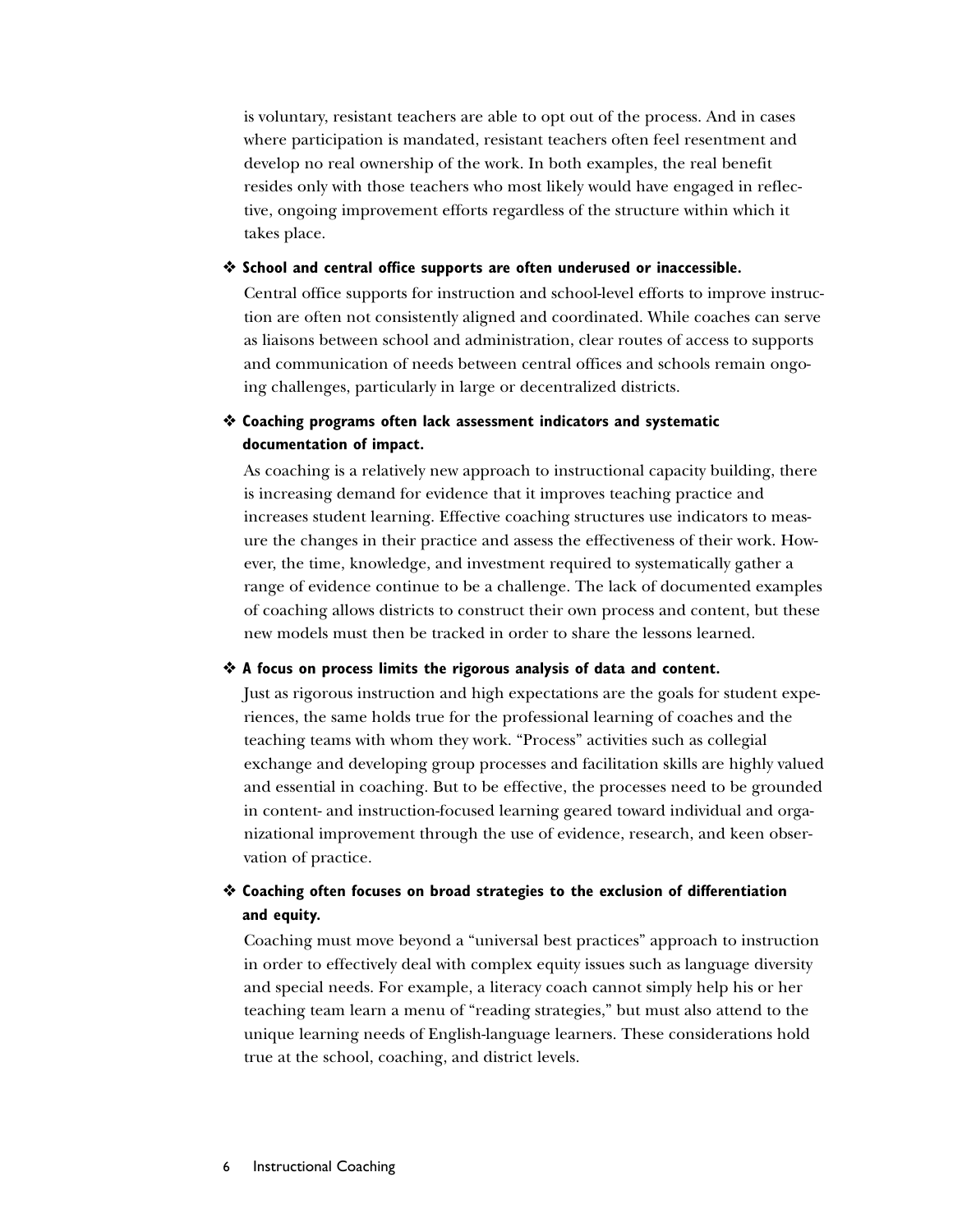#### ❖ **Teachers are typically the "learners," but learning must occur at all levels.**

Instructional coaching is often focused – understandably so – at the school level and considered an issue between school administrators and school staffs. However, insufficient support or commitment not only from the school-level leadership, but also from district leadership, can derail even the best-laid plans. It is important to engage not only the school-level personnel who do the work, but also central office personnel to support and align the work across the district as well as community-based or other organizations knowledgeable about particular content-based issues.

### The Institute's Current Approach to Coaching

The Annenberg Institute typically works with communities of schools or entire districts to help them consider or support coaching in the belief that systemic change will yield both broader and more lasting improvements. Our observations have led us to think carefully about opportunities for refinement, unanswered questions, and ways to garner evidence to inform our work and learning as well as that of the districts with whom we work. We have developed some strategic approaches and a series of framing questions and themes that attempt to address the challenges and observations described above.

#### Strategies for Supporting Effective Coaching

#### ❖ **Embed instructional coaching within professional development.**

Instruction is most visible at the school level, in interactions between teachers and students. But coaching, to be broadly effective, must permeate all levels of the district. Embedding instructional coaching in the district's larger professional development system allows stakeholders at various levels of the system to engage in learning and allocate resources in coherent ways. Ideally, coaches are members of a districtwide team that seeks to improve the practice of all teachers and secure the central office supports required to sustain that practice.

For example, instructional coaches typically work with teams of teachers in one or two schools at a time. They serve as liaisons between teachers and administrators and between school and district, as well as serving as process facilitators and content experts, typically in math or literacy. They are ideally viewed as colleagues and allies rather than evaluators or administrators.

The varied demands of a coaching model illustrate the need for differentiated supports. Coaches themselves need professional learning opportunities to refine their practice, understand district initiatives and goals more deeply, and design their plans for their specific contexts. Teacher cadres also need professional development outside the scope of the coach to build broader group capacity and knowledge and focus on disciplinary areas within which the coaching model is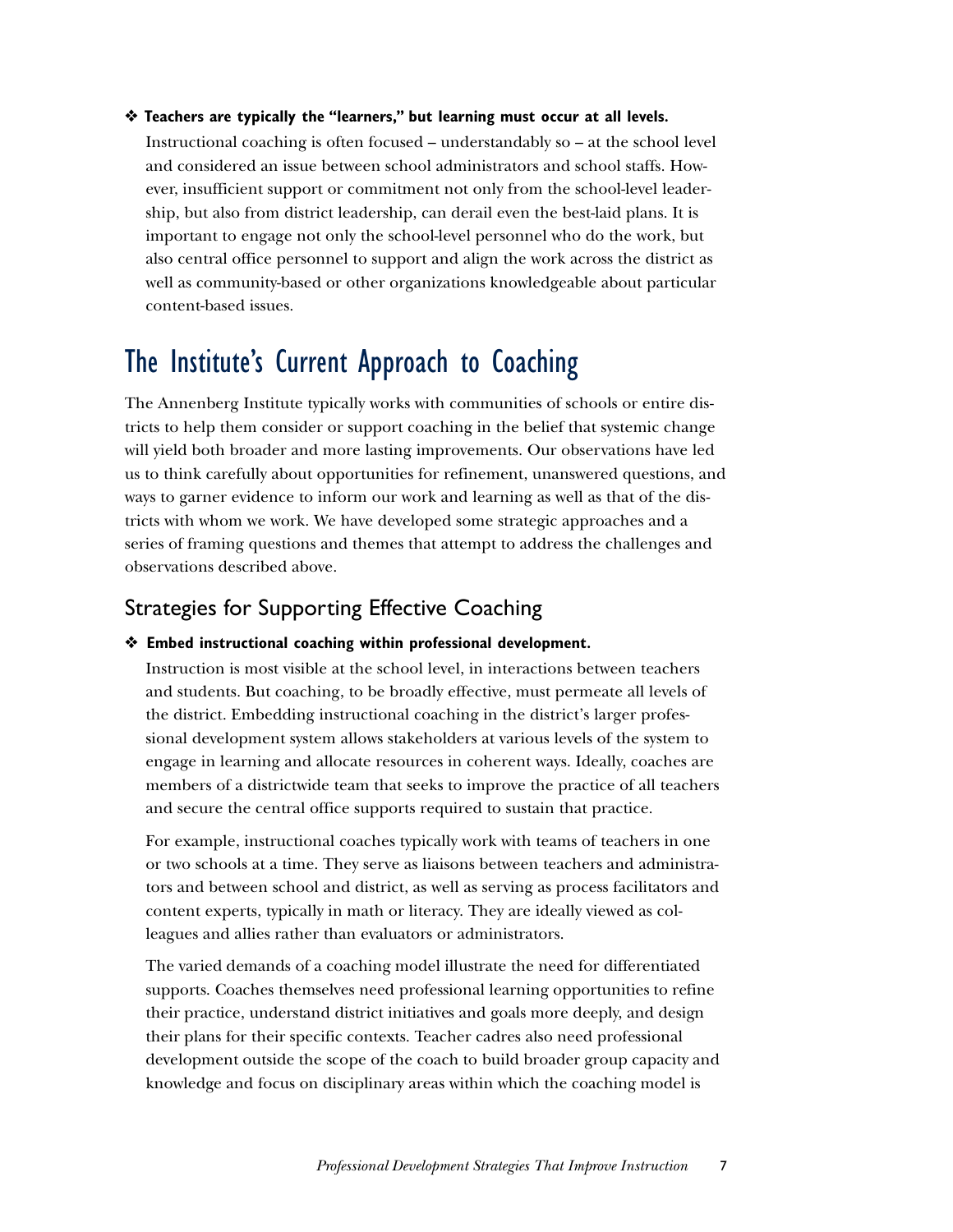enacted. Finally, central office personnel need learning opportunities that help them understand the realities of current classroom practice, navigate the policy contexts within which they must guide school practitioners, and identify and align supports that are responsive to school needs and support district goals. And the system writ large needs clear pathways to document and disseminate the examples of excellent practice that teachers, coaches, or central office personnel find.

#### ❖ **Assess existing practices and match needs with appropriate supports.**

We encourage districts considering or engaged in coaching to map existing learning networks, professional development opportunities, and central office policies and structures to determine whether coaching is an appropriate strategy to accomplish improvement goals and, if so, to identify coherent ways to support it.

For example, one large urban district determined that content-based coaching was an appropriate strategy because a large number of trained facilitators in the district provided an existing pool of personnel already competent in a core function of coaching. Another indicator of existing assets that could be used for coaching might be instances of collaborative practice – within schools and the district, or across roles (such as principals).

Mapping also helps identify possible misalignment between school practice and district policy or infrastructure, helping to target supports and align school and district communication more effectively.

#### ❖ **Keep the focus on rigorous content-based experiences for teachers, coaches, and students.**

Since coaching is a relatively new practice, much attention has been given to creating the conditions necessary to implement coaching at the district and school levels. As coaching becomes more widespread, attention needs to shift to making sure coaching has a significant impact on teaching practice, and, ultimately, on student learning.

Structural and procedural elements such as release time, common planning time, materials and resources, and group processes are necessary but not sufficient conditions for the success of coaching. For coaching to make an impact, it must be wedded to specific, articulated gaps in content outcomes. We try to push school systems to move beyond collegial group processes and include content learning, data analysis, and approaches to documenting ongoing work in ways that will create greater capacity and internal accountability.

In addition, we support continuous professional learning for coaches that integrates district reform strategies, content knowledge, and approaches to effective adult learning. We also believe that a coherent system of professional development includes all stakeholders and is backed by a districtwide commitment of policy, supports, and people.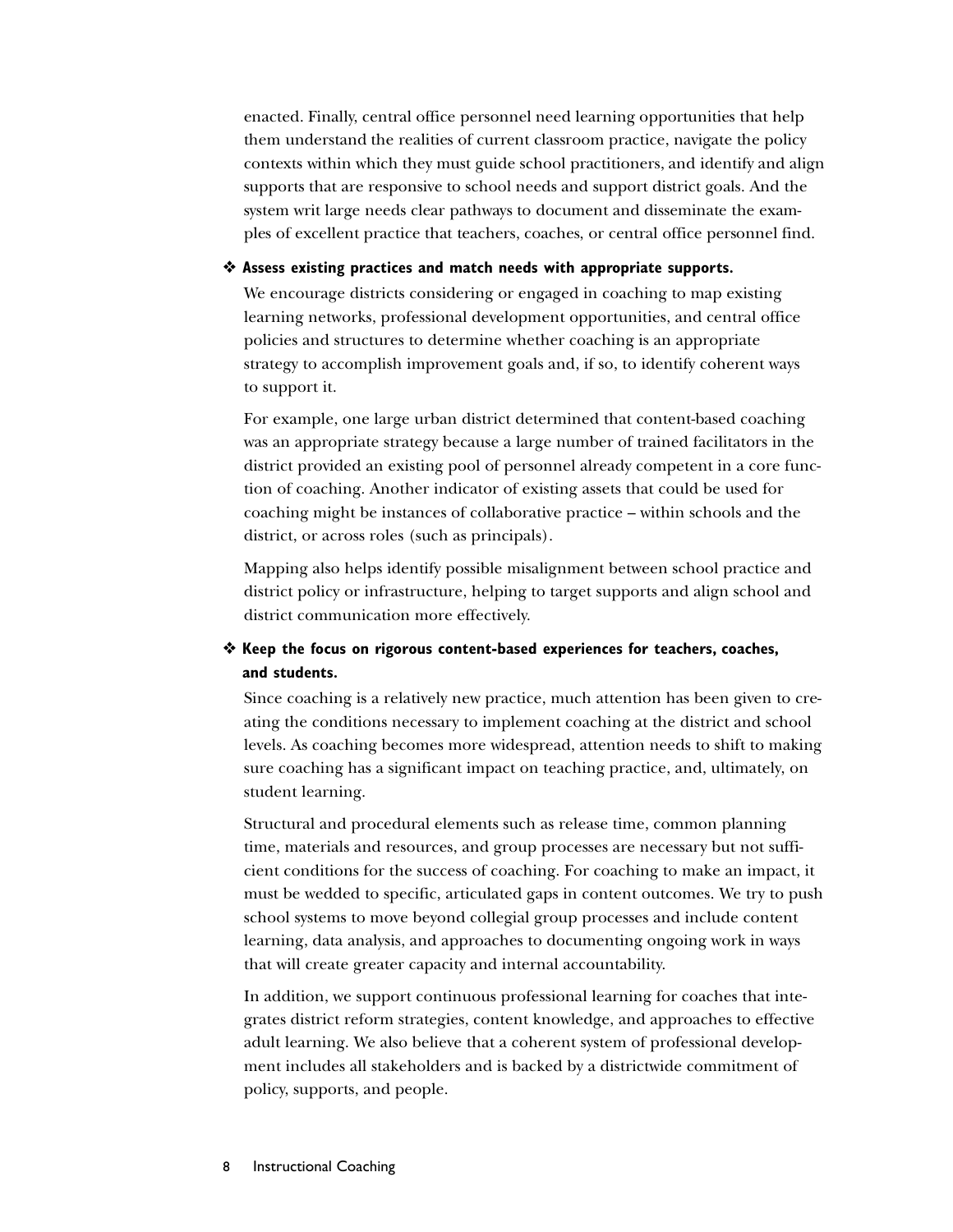#### ❖ **Think broadly about adding value and knowledge to coaching.**

We encourage districts to build collaborative, strategic relationships with diverse stakeholders to increase coaching capacity. Districts can establish both internal partnerships, by making support for coaching a systemwide endeavor, and external partnerships, by engaging organizations outside the system, to improve content knowledge or facilitation skills. The partnerships should exist vertically (school-district) and horizontally (across central office departments), as well as with universities, community organizations, and other civic institutions that might strengthen, broaden, and deepen the capacity of coaches and coaching structures to improve instruction and be more responsive to students.

Another important way to increase knowledge is to carefully observe the interplay between district-level conditions for coaching (a clearly articulated need and rationale, supports, and policies) and the school-level conditions of time, opportunity, and support. These observations can help generate the evidence required to refine coaching practices, make coaching more effective, and dramatically influence the culture of a school system to focus on results through shared ownership.

#### ❖ **Document processes, content, and evidence of improvement.**

Documentation presents an ongoing challenge, particularly for teachers, whose time is already scarce. Documenting the work itself is daunting, let alone the impact, learning outcomes, changes in practice, and evidence of student learning. The volume of work that coaches and teachers must accomplish often leaves little time for capturing "homegrown" coaching models, adapting other coaching programs, and documenting lessons learned to inform future practice within and across systems. When given low priority, documentation can easily become a mass of disconnected reports, student work, and test scores that emphasizes quantity over quality.

We encourage districts to consider an array of ways to gather evidence and also to rethink how they allocate human resources to support documentation. Central office personnel can provide essential support to schools by generating data to inform teachers, schools, coaches, and the central office itself of key turning points or changes in practice.

#### ❖ **Refine the coaching model in response to experience.**

Coaching holds promise for building instructional capacity, but there are still few concrete links to improved student outcomes (Poglinco et al. 2003). Until such evidence accumulates, existing practice and policy, as well as documentation of the local work and its impact, can be used as learning opportunities to refine the work in ways that address specific issues of a system or school. Understanding the policy climate and conditions for change of a system must inform the central offices, coaches, and school-level staff for coaching to be implemented reflectively.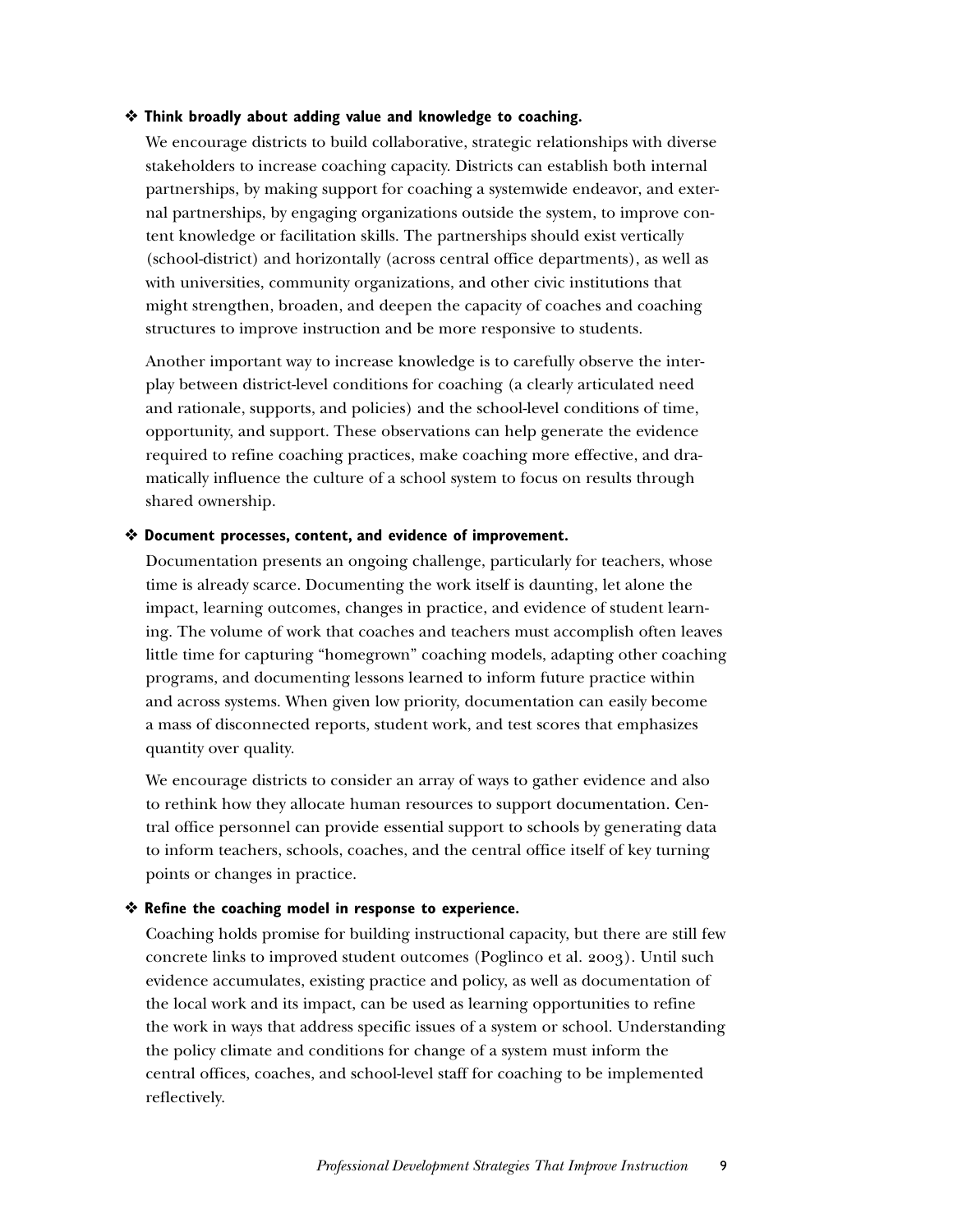For example, in many districts coaching first took hold at the elementary level, and the approach is being "scaled up" to high schools. However, we cannot assume that a first model will yield optimal results; it will require experimentation and adjustment. This is not to say that coaching should not be attempted in high schools because their cultures, needs, and supports are different from elementary schools. But a coaching model originating in elementary school and used in a high school setting must come with questions for reflection, refinement, and adjustment – and the commitment to make the necessary modifications required of a "first try."

#### ❖ **Seek locally appropriate approaches to issues of equity, opportunity, and differentiated instruction.**

To maintain an unwavering focus on improving student learning and achievement through building teacher capacity, we support districts' efforts to construct an evidence-based coaching model that best serves local needs. Even within districts, the needs of a given community of teachers or a given school vary greatly; we recognize the importance of addressing those needs differently.

We encourage districts to consider their disaggregated data, the language and learning needs of their students, and the professional cultures of their schools when they examine instructional practices. In this way, school systems can develop differentiated learning and instructional strategies that more effectively support teachers and students than attempting to apply a "universal" set of best practices. For example, a school with a large number of English language learners (ELLs) likely calls for instructional strategies that specifically address language acquisition. A "universal best practices" approach would be insufficient to help teachers improve their practice to teach ELLs well and equitably.

#### Key Themes and Framing Questions

How might districts think about coaching as an element of improved teaching and learning? Who leads the work and how does it get done? Based on research, experience, and observation in a variety of urban districts, we believe that the best way to build a coaching system is by doing it – but doing it as a collective enterprise embedded in the larger district context, rather than as an isolated project.

To that end, we have developed some key themes to frame instructional coaching as an element of capacity building. We also include specific framing questions a district can ask as it considers or implements coaching. We encourage districts to add other relevant framing questions of their own.

#### ❖ **Knowledge and ownership**

It is our belief that making the case for coaching is a critical element to its viability. Building knowledge in ways that include diverse stakeholders – all those who will feel the impact of the work – enhances the opportunity for real ownership of the work. School and central office staff will be more engaged if they have a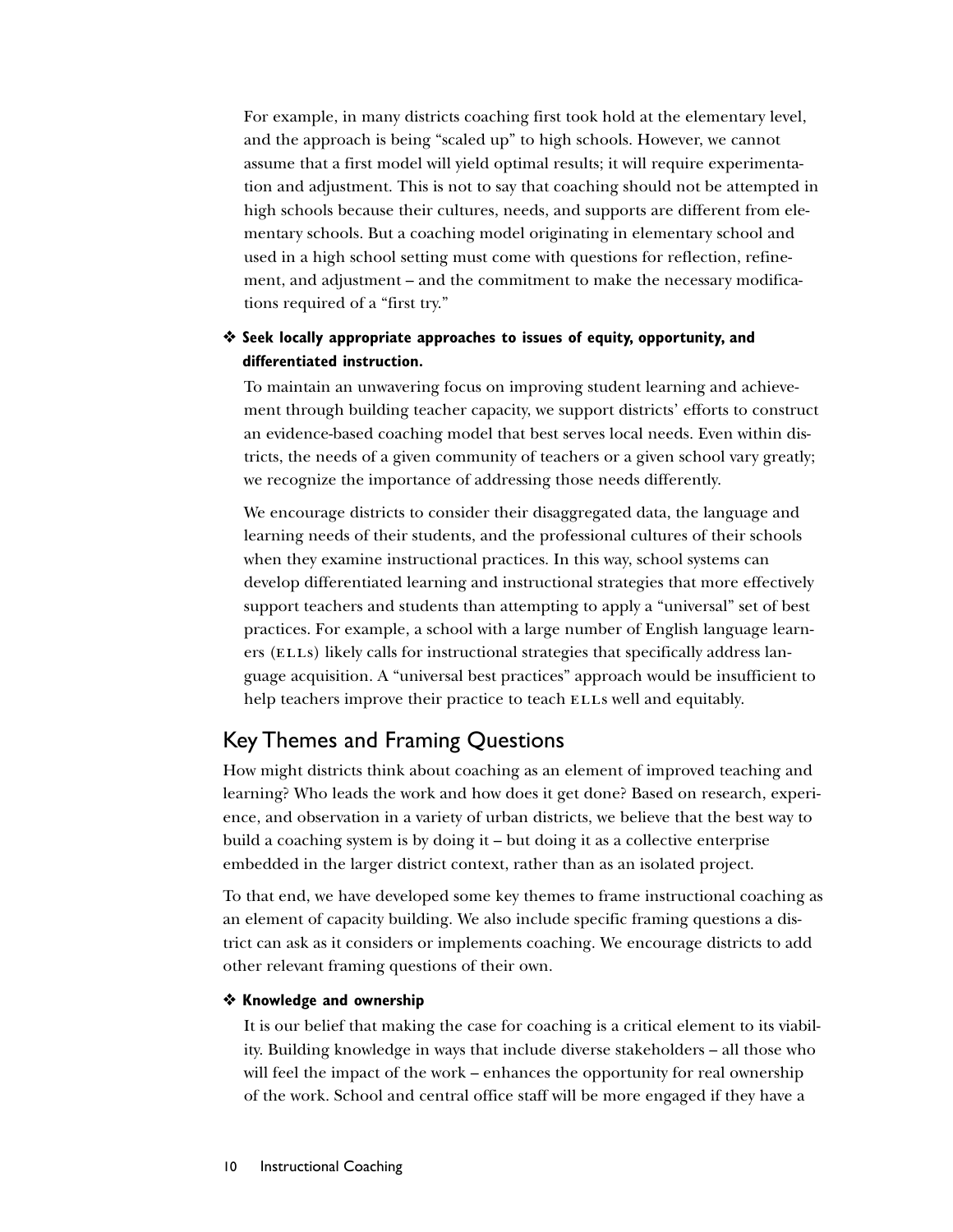stake and a say in the reasons for the work, what it will look like in practice, and the kinds of results the system hopes it will yield.

Framing questions:

- What is your rationale for considering coaching?
- What questions or needs are you trying to address through coaching?
- What evidence have you gathered that these questions or needs are the right ones to address?
- What are the content areas (subjects or roles) for which you are considering coaching?
- Who are the key players in your system who will need to understand and "own" the concept of coaching? How will you go about "making the case" for them?
- What are your ideas for sharing responsibility, leadership, development, and credit?
- How do you imagine coaching might address issues of collaboration, culture, and collective capacity in your district?

#### ❖ **Commitment and support**

A new initiative is only as good as the levels of commitment and support it receives over time. The commitment must be both in word and in practice, at multiple levels of the system. An important way to embed coaching throughout a system is to ensure that the superintendent, central office, and school leaders articulate similar messages about the purposes and expected outcomes of coaching. Systems must consider how they will provide specific human and fiscal resources, supports for learning and action, and time to engage in coaching effectively.

Framing questions:

- What, specifically, is the central office role in support of coaching?
- How will the central office demonstrate the system's support of coaching?
- What is the district's message about how coaching fits into the spectrum of reform efforts?
- How will you ensure an equitable allocation of resources, time, and staff?
- How will you help schools determine their needs and areas of focus? How will coaching address those areas?
- What kinds of professional learning opportunities will coaches, teachers, and district personnel be offered or lead to support coaching?
- How can the central office support coaching through technology and data systems?
- What practices are already in place at the central office to support instructional capacity building?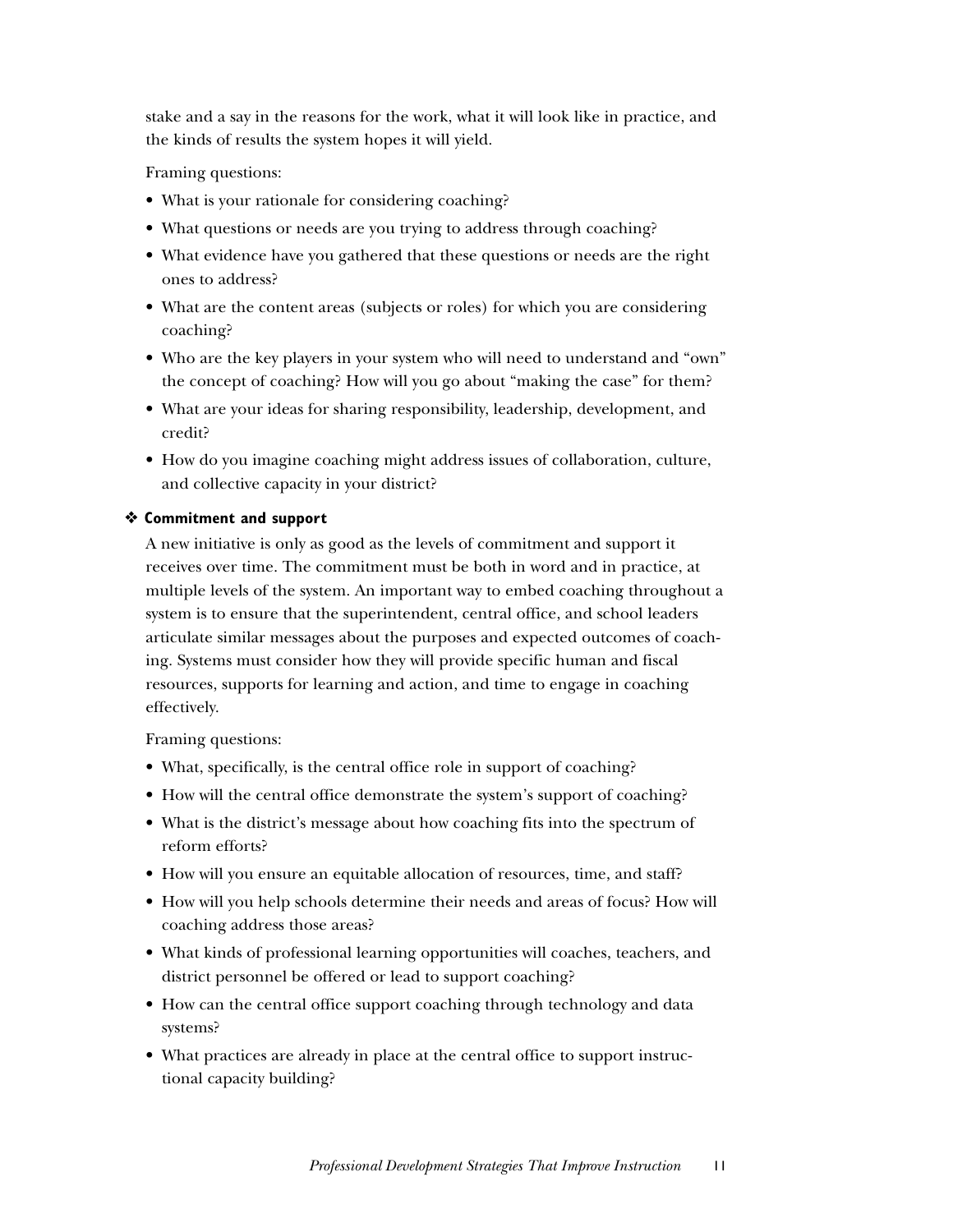#### ❖ **Personnel selection and support**

Coaching is made real by the leaders who enact it at the school level – the coaches. Districts that put careful thought into defining the role of coaches, selecting them, and ensuring their learning are helping their coaches to achieve the greatest success.

Because coaching is a relatively new approach to capacity building, many systems fall into traditional traps based on titles. For example, a given system's reading specialists are often assumed to be the best pool for literacy coaches when, in fact, skills beyond a reading specialist credential may be essential. Thinking broadly about the content and adult learning needs of a district will widen the pool of potential coaches and create a more diverse range of expertise to guide the systemic work of coaching.

#### Framing questions:

- Where might your district look to find the most appropriate coaches?
- Where might your district look to find the staff to support coaching?
- What characteristics must coaches in your particular context have?
- What kinds of content knowledge or professional learning knowledge must coaches in your context have?
- What kinds of people are best positioned to have an impact on your system through coaching?
- How will you support the learning needs of the coaches?
- How will the selection process articulate and align with your system's stated needs?

#### ❖ **Planning action and measuring results**

The themes articulated above set the stage for coaching, but the actual work of enacting it throughout a school system requires a great deal of support, followthrough, and adjustment. It is not enough to define what coaching is. A system must tackle the questions of how coaches do their work, how central offices support coaching, how evidence from coaching is gathered and analyzed, and what ongoing refinements must be made to the practice.

#### Framing questions:

- What are the expected outcomes of coaching at the central office and school level for the first year of implementation? What about after two years?
- In what ways will the central office take responsibility for the work of coaching?
- How will coaches be evaluated and by whom?
- How will the central office support the documentation of the network of coaches and disseminate that information throughout the system?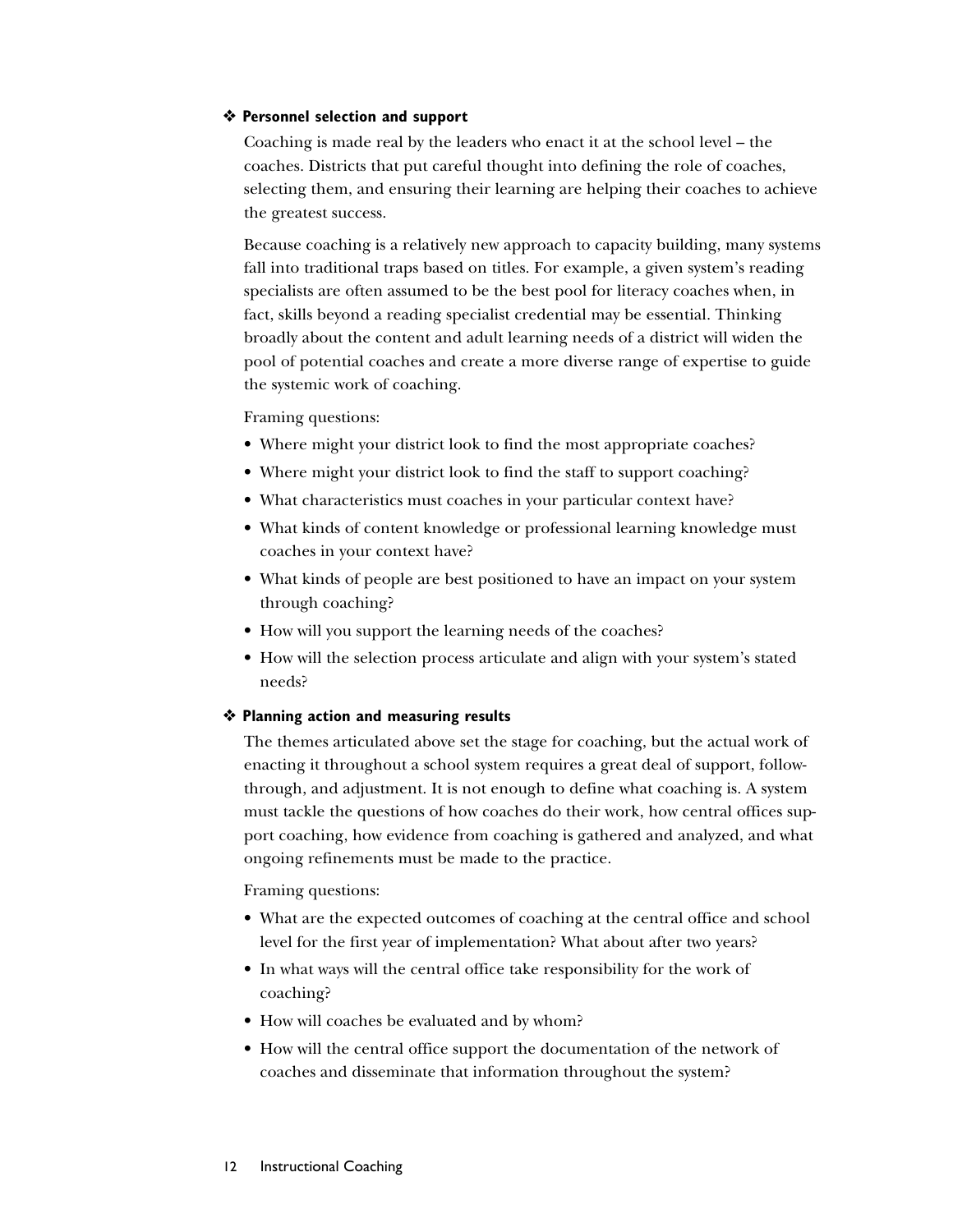- What will be the indicators of success for year one, year two, and so on?
- What examples of evidence-based documentation will help limit wide variance of coaching practice across the schools?
- What kinds of specific timelines and benchmarks throughout the school year will help guide the coaches' work, as well as the central office's support work?

#### Works Cited

Barr, K., Simmons, B., and Zarrow, J. (2003). "School Coaching in Context: A Case Study in Capacity Building." Paper presented at the American Educational Research Association annual meeting, Chicago.

Coggins, C., Stoddard, P., and Cutler, E. (2003). "Improving Instructional Capacity through Field-Based Reform Coaches." Paper presented at the American Educational Research Association annual meeting, Chicago.

Darling-Hammond, L., and McLaughlin, M. (1995). "Policies that Support Professional Development in an Era of Reform." *Phi Delta Kappan* 76(8), 597–604.

Lyons, C., and Pinnell, G. (2001). *Systems for Change in Literacy Education: A Guide to Professional Development.* Portsmouth, NH: Heinemann.

Miller, E. (1995). "The Old Model of Staff Development Survives in a World Where Everything Else Has Changed." *The Harvard Education Letter* 11(1), 1–3.

Neufeld, B., & Roper, D. (2003). *Coaching: A Strategy for Developing Instructional Capacity, Promises, and Practicalities.* Washington, DC: Aspen Institute Program on Education and Providence, RI: Annenberg Institute for School Reform, 2003. Download available on the Web at <http://www.annenberginstitute.org/publications/list.html>.

Payne, C. M. (1998). "So Much Reform, So Little Change: Building-Level Obstacles to Urban School Reform." i pr working paper no. WP-98-26. Evanston, IL: Institute for Policy Research, Northwestern University.

Poglinco, S., Bach, A., Hovde, K., Rosenblum, S., Saunders, M., and Supovitz, J. (2003). *The Heart of the Matter: The Coaching Model in America's Choice Schools.* Philadelphia: Consortium for Policy Research in Education, University of Pennsylvania. Download available on the Web at <www.cpre.org/Publications/Publications\_Research.htm>.

Western Regional Educational Laboratory (WestEd). (2000). *Teachers Who Learn, Kids Who Achieve – A Look at Schools with Model Professional Development.* San Francisco: WestEd. Available on the Web at <www.wested.org>, Free Online Pubs tab.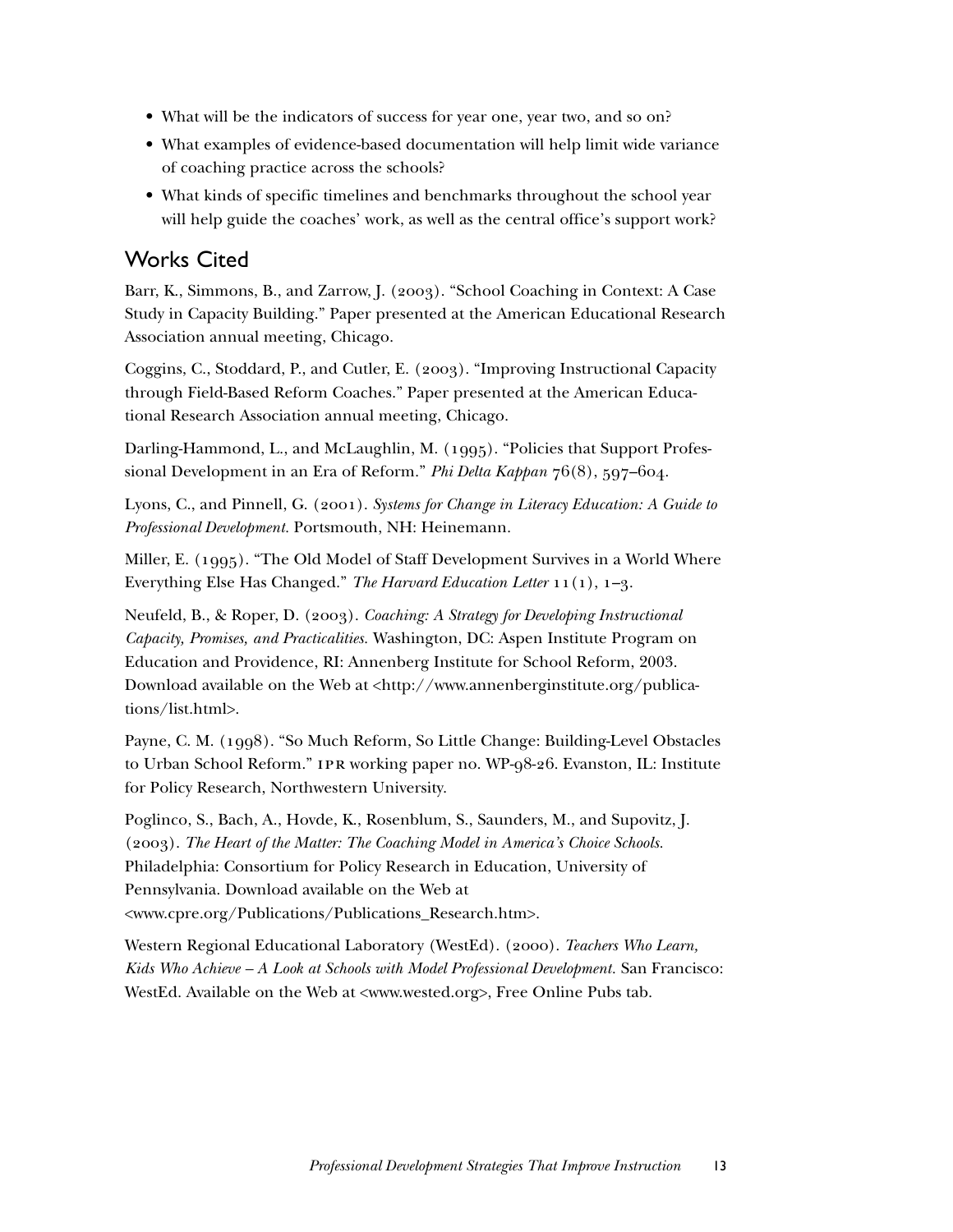#### **Credits**

#### Development and Writing

Debi King Mary Neuman Jude Pelchat Tracie Potochnik Sanjiv Rao Joanne Thompson

#### Editing

Margaret Balch-Gonzalez Susan Fisher

#### Design and Production Haewon Kim Mary Arkins

For information on the work of the Annenberg Institute, please visit our Web site at <www.annenberginstitute.org>.